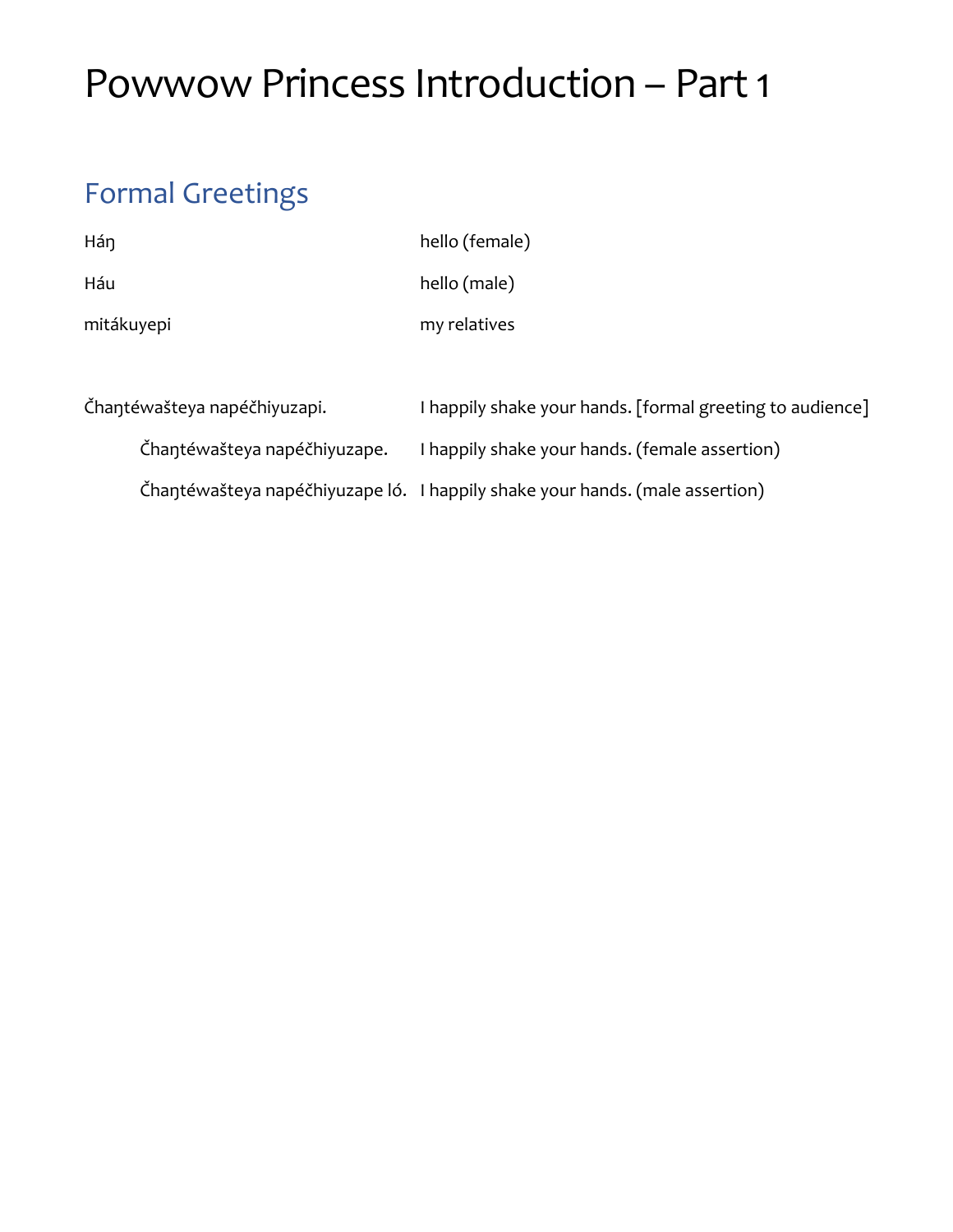# ečiyapi

LYS (PARTIC) – to be called (he or she or it is called) [usage: only of inanimate beings]. 1s: emáčiyapi, 2s: eníčiyapi, 1p: uŋkékiyapi, 2p: eníčiyapi, 3p: ewíčhakiyapi

| Táku eníčyapi he?               | What do they call you?                |
|---------------------------------|---------------------------------------|
| emáčiyapi.                      | They call me They call me             |
| Sam emáčiyapi.                  | They call me Sam.                     |
| Ella emáčiyape.                 | They call me Ella. (female assertion) |
| John emáčiyape ló.              | They call me John. (male assertion)   |
| Níš tók?                        | And how about you?                    |
| Wínyan kin hé táku ečíyapi he?  | What do they call that woman?         |
| Hokšíla kin hé táku ečíyapi he? | What do they call that man?           |
| Wínyan kin hé Lily ečíyapi.     | They call that woman Lily.            |
| Hokšíla kin hé Tim ečíyapi.     | They call that boy Tim.               |
| Táku ečíyapi he?                | What do they call him/her/it?         |
| Ben ečíyapi.                    | They call him Ben.                    |
| Sue ečíyapi.                    | They call her Sue.                    |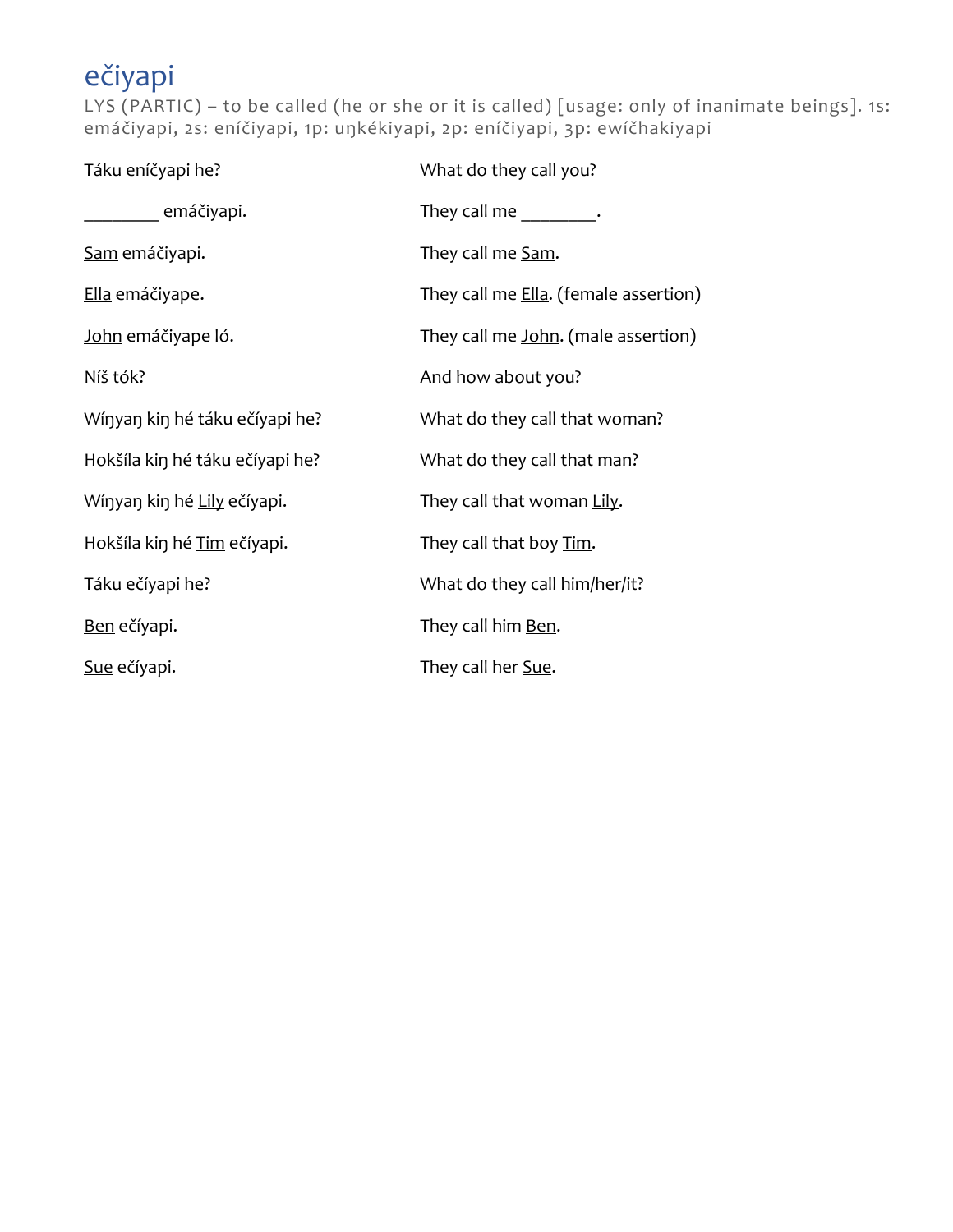### thí

LYS (VI) – to live (as in a place, area or house), dwell, abide, reside [usage: durative, does not refer to being alive, see **ní** and **úŋ**]. 1s: wathí, 1p: uŋthípi

| Tuktél yathí he?                      | Where do you live?                         |
|---------------------------------------|--------------------------------------------|
| <u>Ínyan Čhúnkaška</u> ektá yathí he? | Do you live in Rock Creek?                 |
| ektá wathí.                           | I live in Fig.                             |
| él wathí.                             | I live in Fig.                             |
| Akíčhita Hánska ektá wathí.           | I live in Long Soldier.                    |
| Mathó Akíčhita ektá wathí ye.         | I live in Bear Soldier. (female assertion) |
| <u>Ínyan Káğapi</u> ektá wathí yeló.  | I live in Cannonball. (male assertion)     |
| Lily tuktél thí he?                   | Where does Lily live?                      |
| Lily Wakpála ektá thí.                | Lily lives in Wakpala.                     |
| Tuktél thí he?                        | Where does he/she live?                    |
| Wanblí Čík'ala ektá thí.              | He/she lives in Little Eagle.              |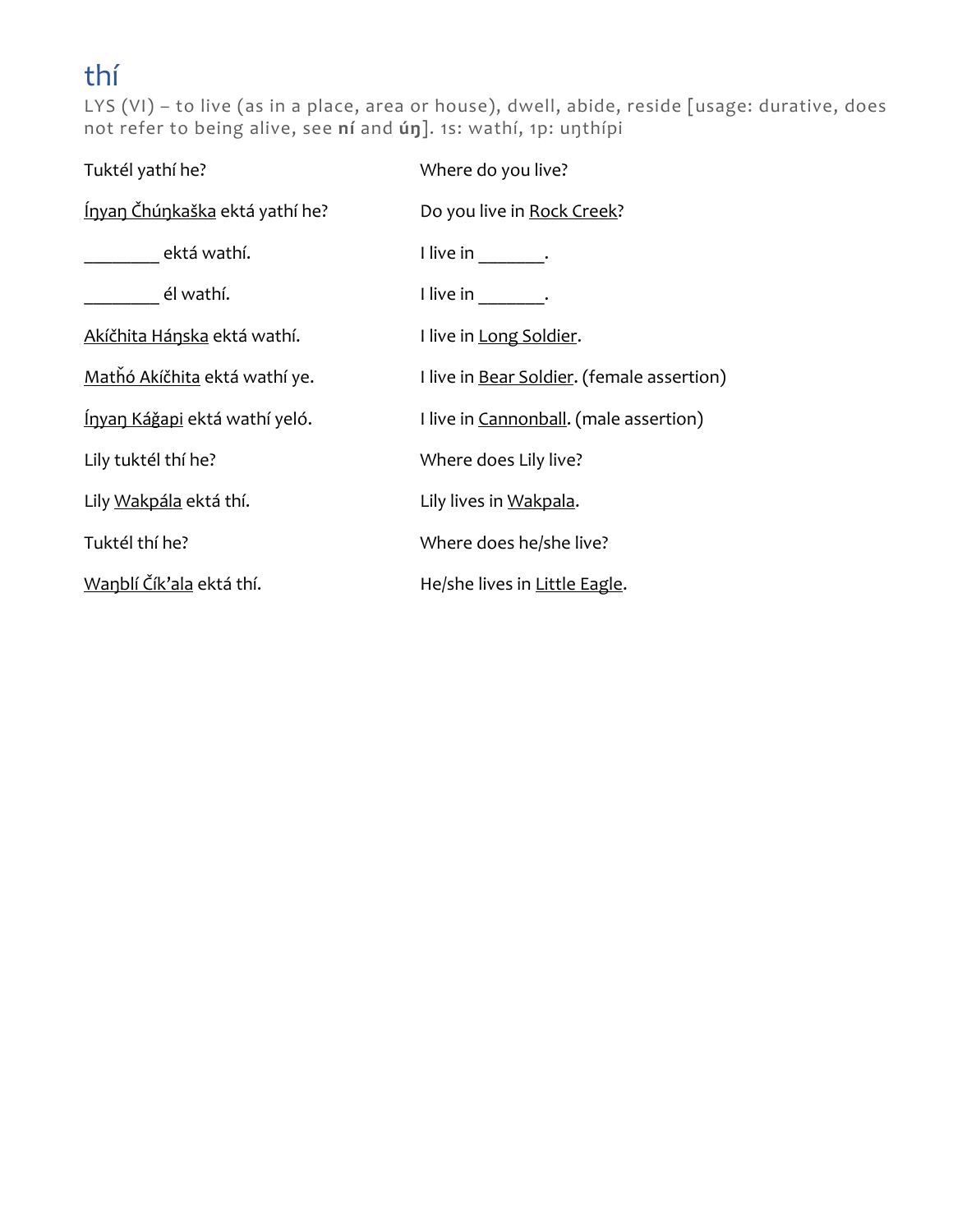# etáŋhaŋ

LYS (VS) – to be from (a place, a tribe, a nation), to be a member of, come from. 1s: emátaŋhaŋ, 1p: uŋkétaŋhaŋpi

| Lakhóta oyáte kin enítanhan he?         | Are you from the Lakota nation?          |
|-----------------------------------------|------------------------------------------|
| Tukténitanhan he?                       | Where are you from?                      |
| ________ emátaŋhaŋ.                     | l am from l.                             |
| <u>Ínyan Woslál Hán</u> enítanhan he?   | Are you from Standing Rock?              |
| Wakpá Wašté Oyánke emátanhan.           | I am from Cheyenne River.                |
| Oglála Oyánke emátanhan ye.             | I am from Pine Ridge. (female assertion) |
| Sičhánğu Oyánke emátanhan yeló.         | I am from Rosebud. (male assertion)      |
| Sue Khulwíčhaša Oyánke etánhan he?      | Is Sue from Lower Brule?                 |
| Sue tuktétanhan he?                     | Where is Sue from?                       |
| Sue Khulwíčhaša Oyánke etánhan.         | Sue is from Lower Brule.                 |
| Khangí Wakpá Oyánke etánhan he?         | Is he/she from Crow Creek?               |
| Tuktétanhan he?                         | Where is he/she from?                    |
| <u>Ínyan Woslál Hán Oyánke</u> etánhan. | He/she is from Standing Rock.            |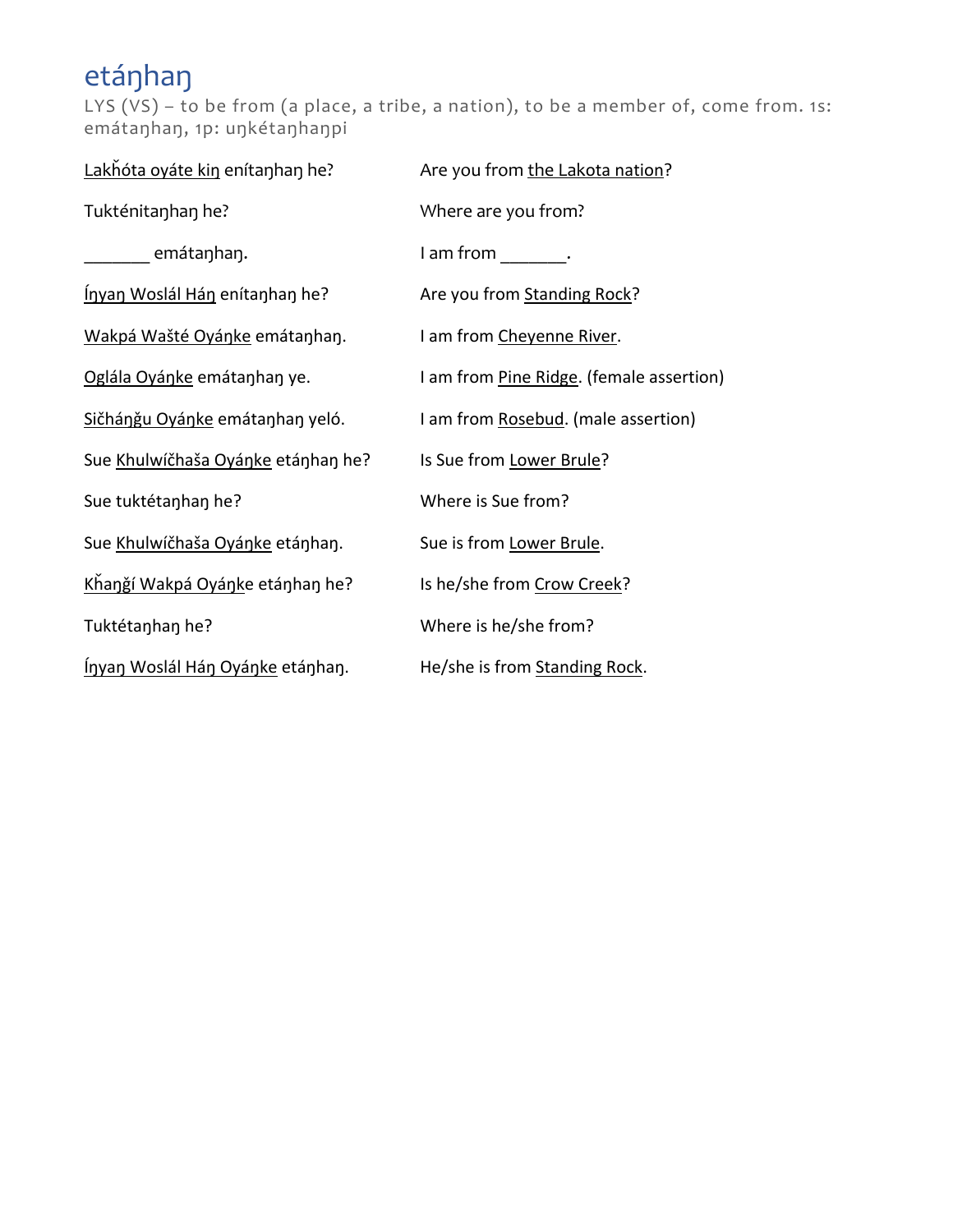# héčha

LYS (VS) - to be of such kind, to be one of a mentioned kind [usage: only for classification (associating smth/sb with a class of similar objects/people), not for identification, for which see **é**]. 1s: hemáčha, 1p: heúŋčhapi

| Lakhóta heníčha he?                       | Are you Lakota?                         |
|-------------------------------------------|-----------------------------------------|
| Táku heníčha he?                          | What are you?                           |
| Nitáku he?                                | What are you?                           |
| hemáčha.                                  | $l$ am $\qquad \qquad \qquad$ .         |
| Lakhóta wínyan heníčha he?                | Are you a Lakota woman?                 |
| Lakhóta hemáčha.                          | I am Lakota.                            |
| Lakhóta wínyan hemáčha ye.                | I am a Lakota woman. (female assertion) |
| Lakňóta wičháša hemáčha yeló.             | I am a Lakota man. (male assertion)     |
| <u>Lakȟóta</u> na <u>Dakȟóta</u> hemáčha. | I am Lakota and Dakota.                 |
| Bob waúnspekhiya héčha he?                | Is Bob a teacher?                       |
| Bob táku héčha he?                        | What is Bob?                            |
| Bob pňelkásni wičháša héčha.              | Bob is a fire fighter.                  |
| Waákisniya héčha he?                      | Is he/she a doctor?                     |
| Táku héčha he?                            | What is he/she?                         |
| Táku he?                                  | What is he/she?                         |
| Lakhóta ithánčhan héčha.                  | He/she is a Lakota leader.              |

### é

LYS (VS) – to be, be the one, to be he/she/it, to be them (inanimate), to be them (animate with verb in plural) [usage: used only for identification, not for description or classification, compare with **héčha**]. 1s: miyé, 2s: niyé, 1p: uŋkíyepi, 2p: niyépi, 2p: épi

| Hé tuwé he? | Who is that?                                   |
|-------------|------------------------------------------------|
| Hé Lily é.  | That is Lily.                                  |
| Hé é he?    | Is that the one? Is that him/her/it?           |
| Hé é.       | That is it. That is the one. It is him/her/it. |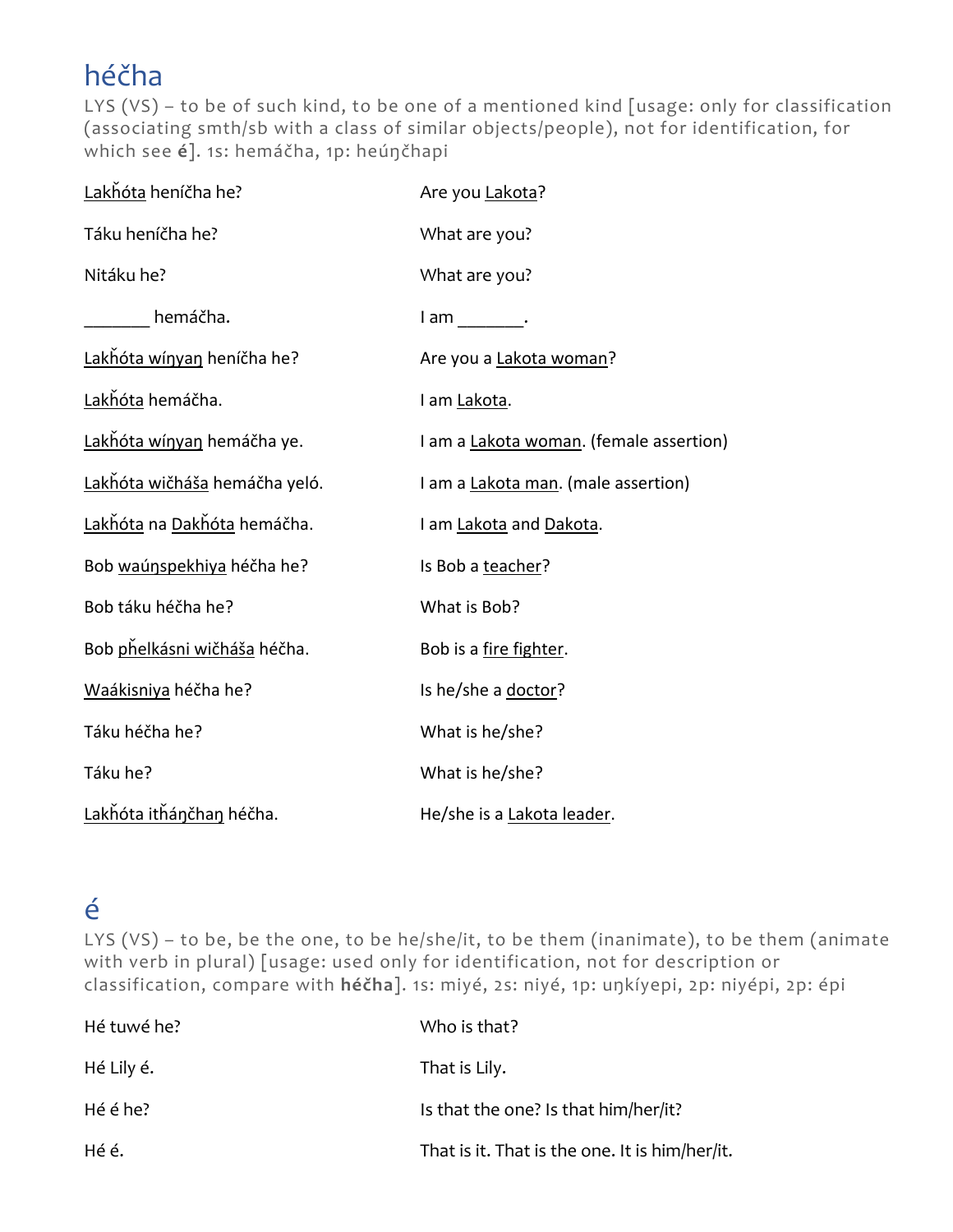# Očhéthi Šakówiŋ

The Očhéthi Šakówiŋ is comprised of seven larger Dakota and Lakota Tribes: the Eastern Dakhóta (Santee), the Western Dakȟóta (Yankton/Yanktonai), and the Lakȟóta.

| 1. Bdewákhanthunwan   | Dwellers at the Sacred Lake / Spirit Lake                                                                                                                                                                                                                                                |                      |
|-----------------------|------------------------------------------------------------------------------------------------------------------------------------------------------------------------------------------------------------------------------------------------------------------------------------------|----------------------|
| 2. Wahpéthunwan       | Leaf Dwellers / Wahpeton                                                                                                                                                                                                                                                                 | Eastern              |
| 3. Wahpékhute         | Leaf Shooters                                                                                                                                                                                                                                                                            | Isányathi<br>Dakhóta |
| 4. Sisíthunwan        | Sisseton                                                                                                                                                                                                                                                                                 |                      |
| 5. Ihánkthunwan       | Dwellers at the End / Yankton                                                                                                                                                                                                                                                            | Western              |
| 6. Ihánkthunwanna     | Little Dwellers at the End / Yanktonai                                                                                                                                                                                                                                                   | Dakhóta              |
| 7. Thíthunwan Lakhóta | Villagers on the Prairie / Lakota Tribes<br>Húŋkpapȟa – Head of the Camp Circle<br>Itázipčho – No Bows / Sans Arc<br>2.<br>Mnikňówožu – Those who Plant near Water<br>4. Oglála – Scatter Their Own<br>Oóhenunpa – Two Kettles<br>6. Sičhángu – Burnt Thighs<br>7. Sishásapa – Blackfeet | Lakȟóta              |

#### Stages of Life

| Female                    | <b>Male</b>                       |  |
|---------------------------|-----------------------------------|--|
| hokšíčala                 |                                   |  |
| [1s: homákšičala]         |                                   |  |
| wičhínčala                | hokšíla                           |  |
| [1s: wimáčhinčala]        | [1s: homákšila]                   |  |
| wikhóškalaka              | kňoškálaka                        |  |
| [1s: wimákȟoškalaka]      | [1s: kȟomáškalaka / makȟóškalaka] |  |
| wínyan                    | wičháša                           |  |
| [1s: wiŋmáyaŋ / mawíŋyaŋ] | [1s: wimáčhaša]                   |  |
| winúhčala                 | wičháňčala                        |  |
| '1s: wimánuȟčala]         | [1s: wimáčhaȟčala]                |  |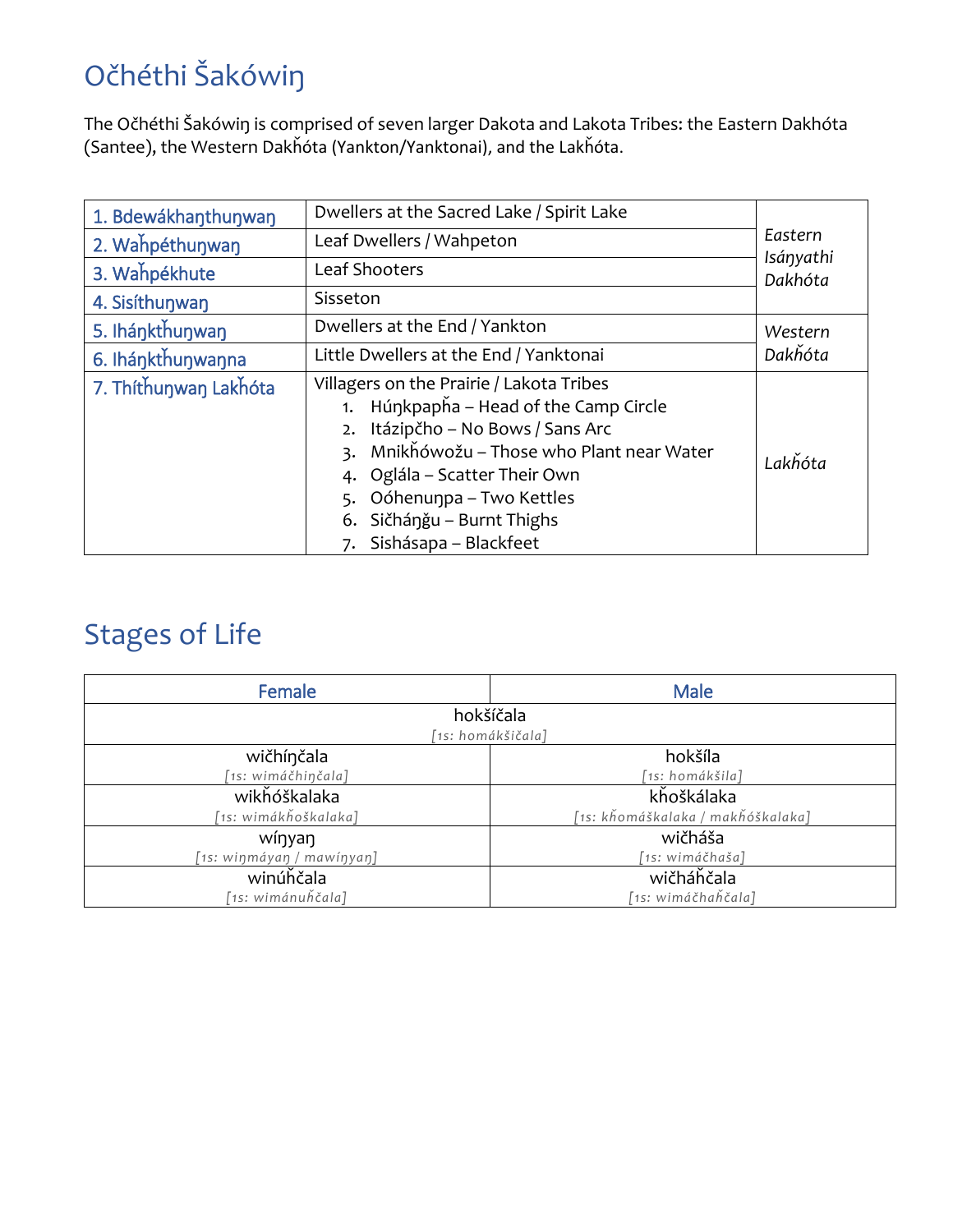# Thiyáta Wówaši

Pretend you are each of the individuals below and complete their Lakota introduction.





\_\_\_\_\_\_\_\_\_\_\_\_\_\_\_\_\_\_\_\_\_\_\_\_\_\_\_\_\_\_\_\_\_\_\_\_\_\_\_\_\_\_\_\_\_\_\_\_\_\_\_\_.

#### Kevin Locke

| Greetings, my relatives.              |  |
|---------------------------------------|--|
| I happily shake your hands.           |  |
| My name is Kevin Locke.               |  |
| I live in Wakpala, SD.                |  |
| I am from Standing Rock.              |  |
| I am Hunkpapa Lakota and Anishinaabe. |  |

#### Jodi Archambault-Gillette

| Greetings my relatives.                 |  |
|-----------------------------------------|--|
| I happily shake your hands.             |  |
| My name is Jodi Gillette.               |  |
| I live in Bismarck, ND.                 |  |
| I am from Standing Rock and Pine Ridge. |  |
|                                         |  |
| I am Hunkpapa and Oglala Lakota.        |  |